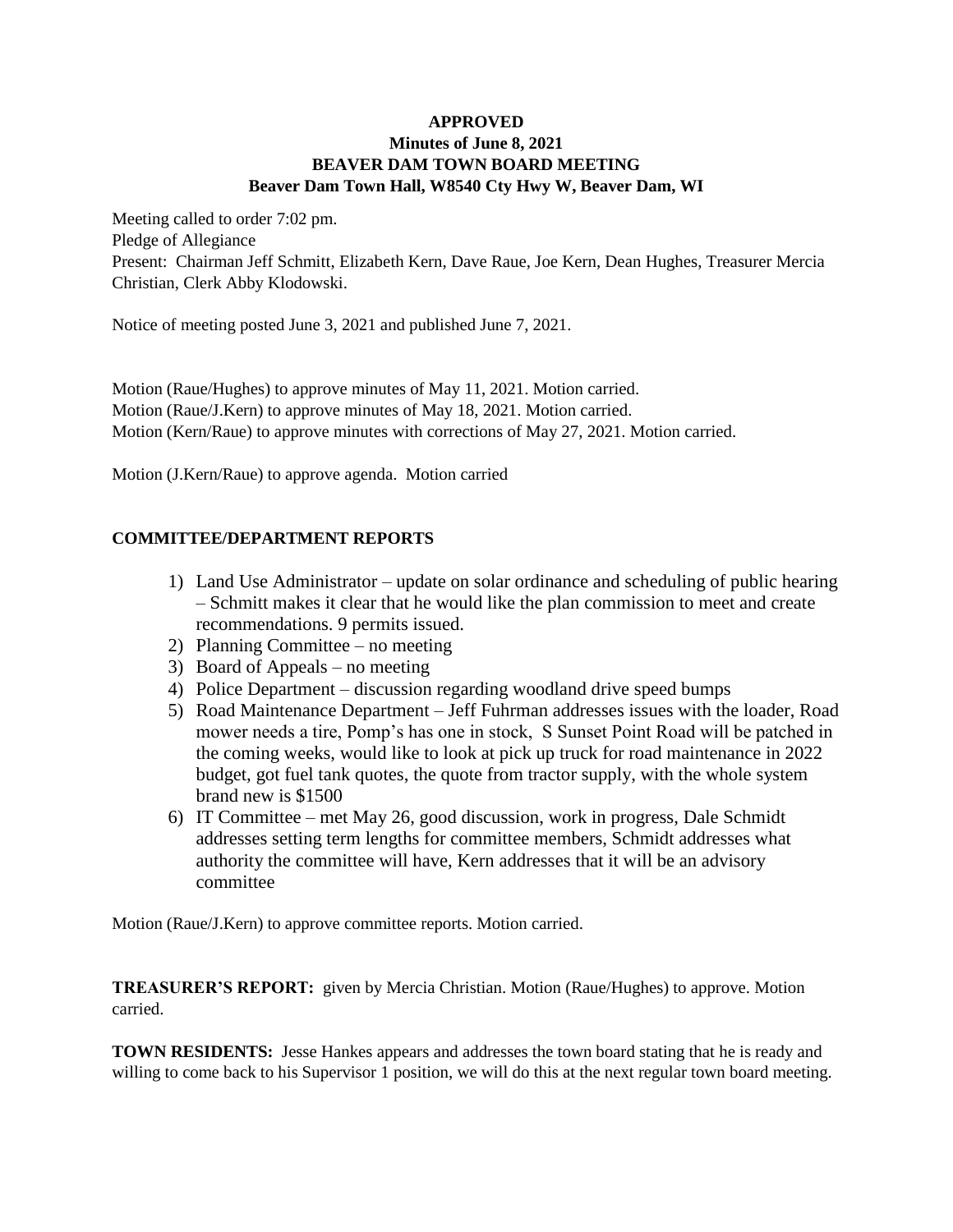Town resident addresses how to get in contact with chairman. Town Resident addresses the road maintenance on Sunset Bay Drive and Sunset Point and is asking for patching and shouldering.

## **UNFINISHED BUSINESS**:

- 1. Town roads Table to July.
- 2. Code violations (to include W7702 Prospect Road, N7440 Beier Hill Road, W7708 County Road S) – W7702 Prospect, Dan states that our ordinance specifically exempts agricultural buildings regarding property maintenance, remove from list W7708 County Road S – has been referred to GEC, GEC has confirmed receipt, S and SS AND Center Road has been referred to GEC
- 3. Brush and garden waste drop off control Currently burning brush instead of chipping, saving us a lot of time
- 4. 2021 Road Work crack filling, striping, seal coating Table to July
- 5. Garbage & recycling contract RFP being sent out with a deadline of June  $29<sup>th</sup>$ , schedule a meeting for that day to discuss
- 6. Financial Audit Motion (J.Kern/Raue) to hire Huberty to do a financial review. Motion carried.
- 7. Board of Appeals appointments Table to July.
- 8. Review/draft UTV/ATV Ordinance Reviewed draft ordinance, discussion. Set Public Hearing date.
- 9. Resolution directing plan commission to adopt conditional uses for solar energy and sub stations – Scratch. Does not need to be on agenda.
- 10. Ditch drainage Zimmerman Drive and Zimmerman Court table to July

## **NEW BUSINESS:**

- 1. Oath of office for Police Chief, Matthew Riel Chairman Jeffrey Schmitt swore in new police chief Matt Riel
- 2. Oath of office for Town Clerk, Abby Klodowski Chairman Jeffrey Schmitt swore in new clerk Abby Klodowski
- 3. Race the Rink Don Reilly Run Motion (E.Kern/J.Kern) to approve use of town roads. Motion carried.
- 4. Highway Commission Road Signs Motion (J.Kern/Raue) to approve agreement. Motion carried.

**CLERK'S REPORT:** Operator's License Applications (Jennifer L Rabehl) Motion (J.Kern/Raue) to approve upon successful completion of background check. Motion carried.

**CORRESPONDENCE** & Information received by Chairman and/or Town Officers. Mercia addresses that Abby and her are working on SAMS ID.

**PAYMENT OF BILLS:** Total bills presented: \$44,961.12 Motion (J.kern/Raue) to pay bills.

Motion (J.Kern/E.Kern) to adjourn 9:05PM. Motion carried.